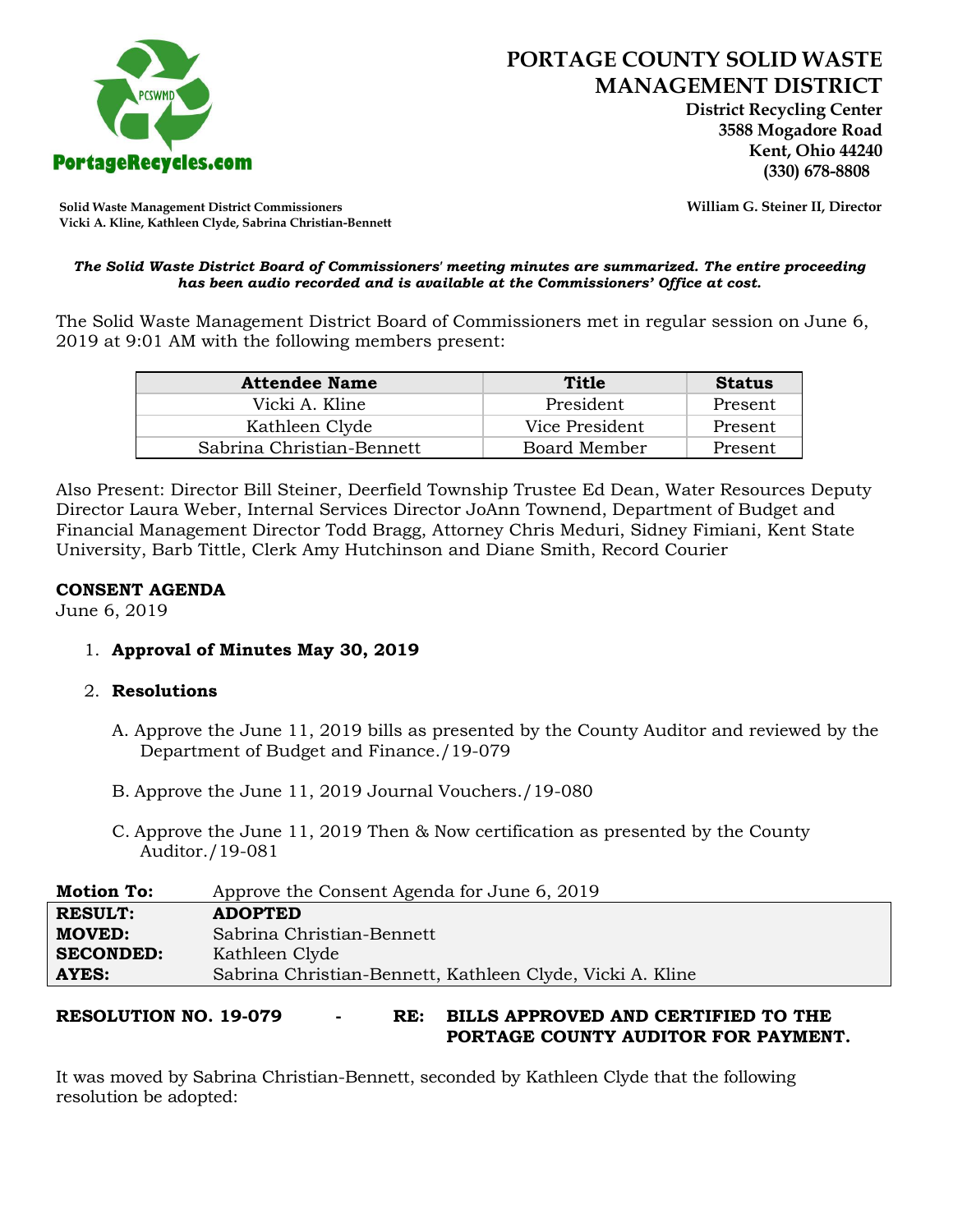**RESOLVED,** that the bills were approved and certified to the County Auditor for payment, contingent upon the review of the Portage County Department of Budget and Financial Management, Department of Internal Services or other designee on June 11, 2019 in the total payment amount of **\$10,222.98 for Funds 8300- 8399** as set forth in the Accounts Payable Warrant Report on file in the office of the Portage County Auditor; and be it further

**RESOLVED,** that the District Board of Commissioners finds and determines that all formal actions of this Board concerning and relating to the adoption of this resolution were taken in an open meeting of this Board and that all deliberations of this Board that resulted in those formal actions were in meeting open to the public in compliance with the law including Section 121.22 of the Ohio Revised Code.

Roll call vote as follows:

Vicki A. Kline, Yea; Sabrina Christian-Bennett, Yea; Kathleen Clyde, Yea;

# **RESOLUTION NO. 19-080 - RE: APPROVAL OF JOURNAL VOUCHERS/ENTRIES.**

It was moved by Sabrina Christian-Bennett, seconded by Kathleen Clyde that the following Resolution be adopted:

- **WHEREAS,** the Ohio Revised Code requires that warrants be approved by the District Board of Commissioners for the Portage County Solid Waste Management District prior to their issuance, and
- **WHEREAS,** there are other similar financial transactions defined as journal vouchers/entries that are dissimilar in that they are used to pay for charges for services from one county department and/or fund to another department and/or fund and thus are processed in lieu of issuing a warrant, and
- **WHEREAS,** the Journal Vouchers/Entries are submitted by the Solid Waste Management District Director for review by the District Board of Commissioners; now therefore be it

| 06/11/19 | 179 | \$145.04 |
|----------|-----|----------|
| 06/11/19 | 180 | 547.25   |
|          |     |          |
| Total    |     | \$692.29 |

- **RESOLVED,** that the District Board of Commissioners approves the attached Journal Vouchers/Entries, and be it further
- **RESOLVED,** that the District Board of Commissioners finds and determines that all formal actions of this Board concerning and relating to the adoption of this resolution were taken in an open meeting of this Board and that all deliberations of this Board that resulted in those formal actions were in meeting open to the public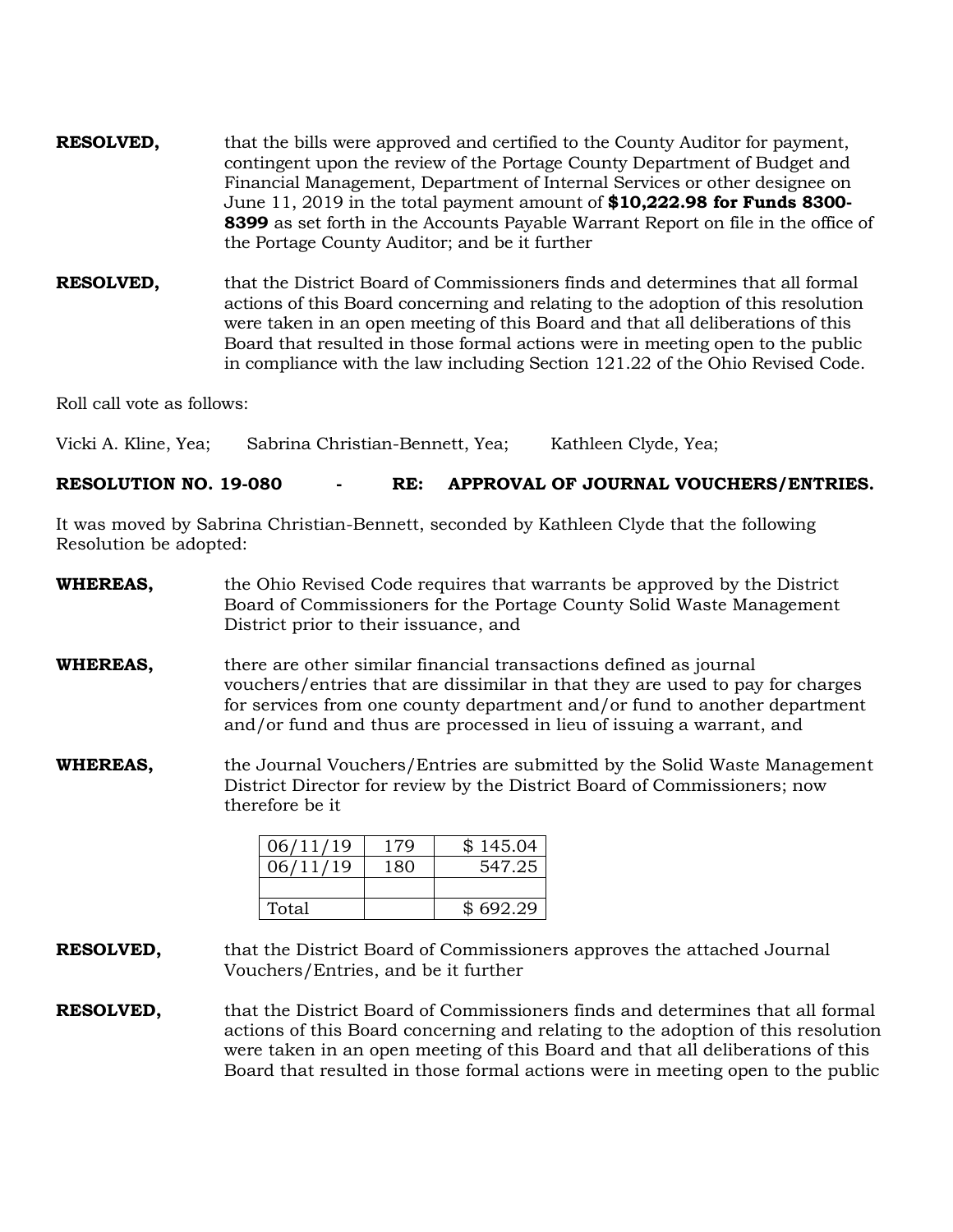in compliance with the law including Section 121.22 of the Ohio Revised Code.

Roll call vote as follows:

Vicki A. Kline, Yea; Sabrina Christian-Bennett, Yea; Kathleen Clyde, Yea;

### **RESOLUTION NO. 19-081 - RE: ACCEPTANCE OF THEN AND NOW CERTIFICATIONS FOR PAYMENT.**

It was moved by Sabrina Christian-Bennett, seconded by Kathleen Clyde that the following resolution be adopted:

| the Then and Now Certification is recommended by the State Auditor's Office,<br>the Portage County Auditor's Office, and the Portage County Prosecutor's Office,                                                                                                                                                                                                                                                       |
|------------------------------------------------------------------------------------------------------------------------------------------------------------------------------------------------------------------------------------------------------------------------------------------------------------------------------------------------------------------------------------------------------------------------|
|                                                                                                                                                                                                                                                                                                                                                                                                                        |
| a listing of expenditures, attached hereto as Exhibit "A" and incorporated herein<br>by reference, has been certified by the County Auditor according to Ohio Revised<br>Code section 5705.41 (D)(1); now therefore be it                                                                                                                                                                                              |
| that the expenditures listed herein are properly certified by the County Auditor<br>in the amount of \$900.00 dated June 11, 2019 as set forth in Exhibit "A" shall                                                                                                                                                                                                                                                    |
| that the District Board of Commissioners finds and determines that all formal<br>actions of this Board concerning and relating to the adoption of this resolution<br>were taken in an open meeting of this Board and that all deliberations of this<br>Board that resulted in those formal actions were in meeting open to the public<br>in compliance with the law including Section 121.22 of the Ohio Revised Code. |
|                                                                                                                                                                                                                                                                                                                                                                                                                        |

Roll call vote as follows:

| Vicki A. Kline, Yea; | Sabrina Christian-Bennett, Yea; | Kathleen Clyde, Yea; |
|----------------------|---------------------------------|----------------------|
|----------------------|---------------------------------|----------------------|

#### **REGULAR AGENDA**

June 6, 2019

# 3. **Journal Entries**

A. Personnel Action Form accepting the resignation of John D. Salvino, CDL Truck Driver effective June 7, 2019./Journal Entry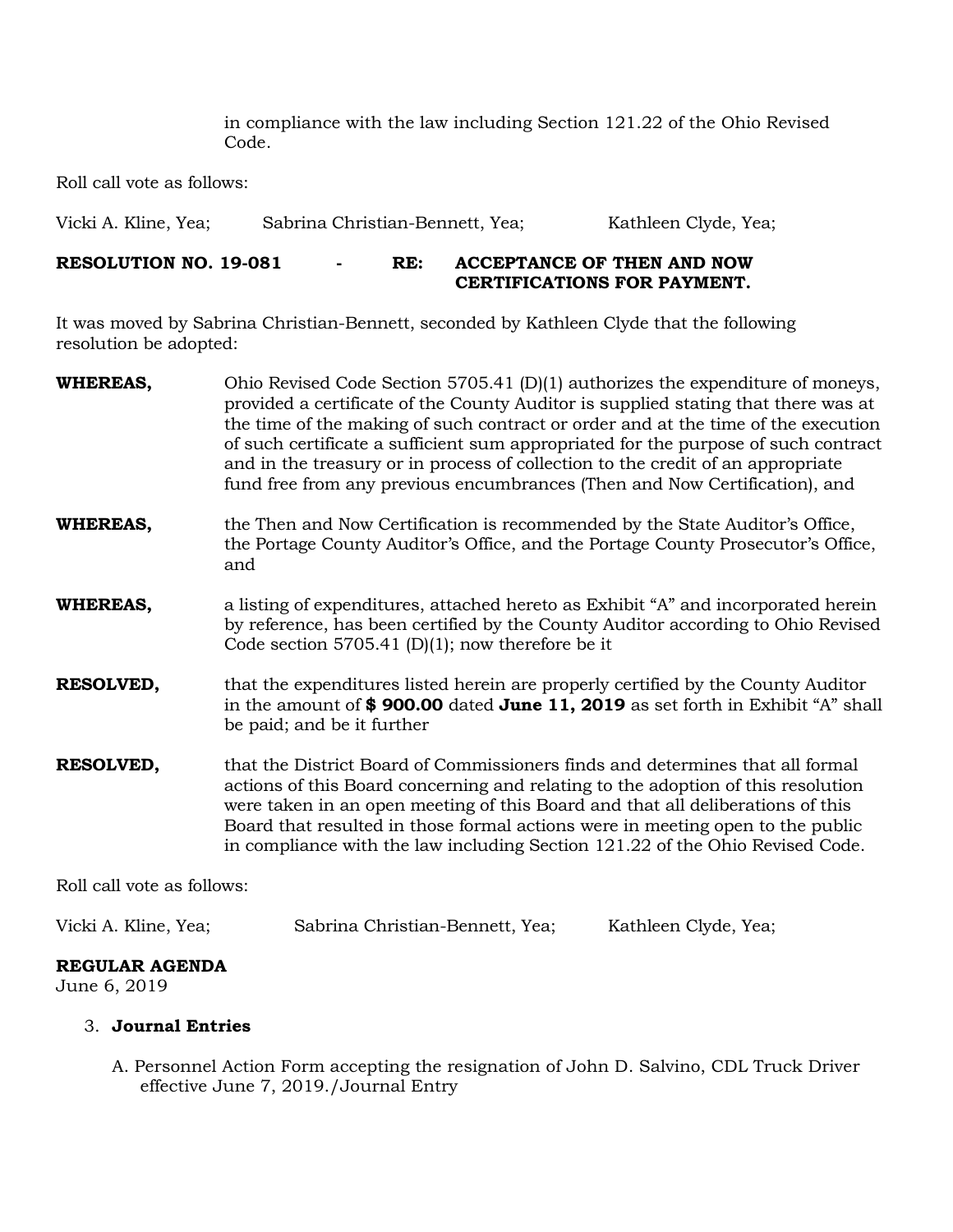B. Personnel Requisition authorizing the posting of the full time permanent CDL Truck Driver replacing John D. Salvino./Journal Entry

Director Steiner noted this position may be hard to fill as it is for an evening driver, but the District may have to consider part time drivers to fill it because current drivers are working 11+ hour days to complete the routes.

### 4. **Discussion**

A. Check from the City of Kent for Recycling The District has not received a check for services provided from September 1, 2018 through March 1, 2019 for approximately \$140,000 and Commissioner Kline noted she will contact the City.

#### **JOURNAL ENTRY**

June 6, 2019

- 1. Personnel Action Form accepting the resignation of John D. Salvino, CDL Truck Driver effective June 7, 2019./Journal Entry
- 2. Personnel Requisition authorizing the posting of the full time permanent CDL Truck Driver replacing John D. Salvino./Journal Entry

# **JOURNAL ENTRY II**

June 6, 2019

1. The Board of Commissioners signed the Personnel Action Form accepting the resignation of John D. Salvino, CDL Truck Driver, for Portage County Solid Waste Management District, effective June 7, 2019, presented by Bill Steiner, SWMD Director, and Janet Kovick, Human Resources Director.

**Motion To:** Approve Journal Entry II for June 6, 2019

| <b>RESULT:</b>   | <b>ADOPTED</b>                                            |
|------------------|-----------------------------------------------------------|
| <b>MOVED:</b>    | Sabrina Christian-Bennett                                 |
| <b>SECONDED:</b> | Kathleen Clyde                                            |
| AYES:            | Sabrina Christian-Bennett, Kathleen Clyde, Vicki A. Kline |

#### **JOURNAL ENTRY III**

June 6, 2019

1. The Board of Commissioners signed the Personnel Requisition authorizing the posting of the full time permanent CDL Truck Driver replacing John D. Salvino for Portage County Solid Waste Management District, as presented by Bill Steiner, Solid Waste Management District Director, and Janet Kovick, Human Resources Director. The department will review employment applications received from the current external posting dated 5/23/19-6/7/19 to fill this vacancy and will re-post externally if no appointment is made.